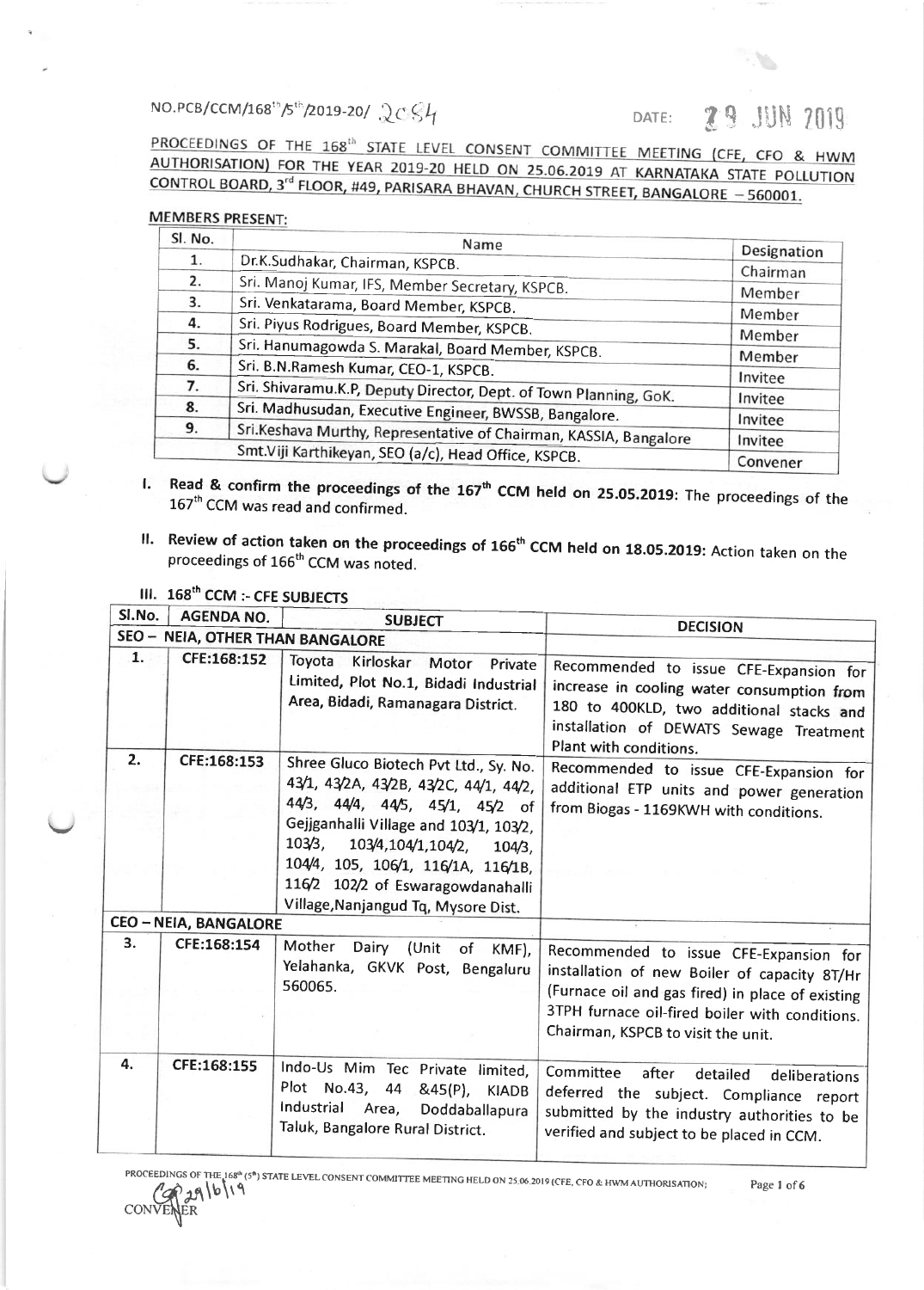| SI.No.    | AGENDA NO.                  | <b>SUBJECT</b>                                                                                                                                                 | <b>DECISION</b>                                                                                                                                                                                                                                                                                  |
|-----------|-----------------------------|----------------------------------------------------------------------------------------------------------------------------------------------------------------|--------------------------------------------------------------------------------------------------------------------------------------------------------------------------------------------------------------------------------------------------------------------------------------------------|
| SEO - WMC |                             |                                                                                                                                                                |                                                                                                                                                                                                                                                                                                  |
| 5.        | CFE:168:156                 | BWSSB (150 MLD New STP) Sy. 109,<br>110, 111, 112, 118, 119 & 120<br>Pantharapalya Village, R.R.Nagar,<br>Kengeri Hobli, Bangalore - 560 098.                  | after<br>detailed<br>deliberations<br>Committee<br>deferred the subject and recommended to<br>call the BWSSB authorities for Technical<br>Presentation before Chairman.                                                                                                                          |
| 6.        | CFE:168:157                 | BWSSB Doddabele (40 MLD), Sy. No.<br>118, 119/1, 119/2 & 8/1 Doddabele,<br>Urban Local Body, Nayandahalli,<br>Mysore Road, Bangalore - 560 039.                | after<br>detailed<br>deliberations<br>Committee<br>deferred the subject and recommended to<br>call the BWSSB authorities for Technical<br>Presentation before Chairman.                                                                                                                          |
| 7.        | CFE:168:158                 | BWSSB, Hebbal Sewage Treatment<br>Plant (100 MLD) Nagawara Lake,<br>BDA Ring Road, Bangalore-560 024.                                                          | detailed<br>after<br>deliberations<br>Committee<br>deferred the subject and recommended to<br>call the BWSSB authorities for Technical<br>Presentation before Chairman.                                                                                                                          |
| 8.        | CFE:168:159                 | (20 MLD New STP),<br><b>BWSSB</b><br>Sy.<br>No. 22, 24 of Naganahalli Village,<br>Tavarekere Hobli, Bangalore South<br>Taluk, Bangalore.                       | after<br>detailed<br>deliberations<br>Committee<br>deferred the subject and recommended to<br>call the BWSSB authorities for Technical<br>Presentation before Chairman.                                                                                                                          |
| 9.        | CFE:168:160                 | Institute of Medical<br>Karnataka<br>Science, Vidyanagar, Hubli-580022,<br><b>Dharwad District.</b>                                                            | after<br>detailed<br>deliberations<br>Committee<br>deferred the subject and recommended to<br>call the Secretary, Department of Health and<br>Family Welfare & Director, Medical Education<br>for Personal Hearing before Chairman<br>(including<br>other<br>Government<br>Medical<br>Colleges). |
| 10.       | CFE:168:161                 | NIMHANS Hospital,<br>Road,<br>Hosur<br>Bangalore - 560 029.                                                                                                    | Recommended to issue CFE-Expansion<br>for<br>installation of ETP of capacity of 100KLD for<br>treating effluent generated from laundry, with<br>conditions.                                                                                                                                      |
|           | <b>SEO - INFRASTRUCTURE</b> |                                                                                                                                                                |                                                                                                                                                                                                                                                                                                  |
| 11.       | CFE:168:162                 | Hill Land Estates, Sy. No. 14 & 15 of<br>Srinivasapura<br>Village, Yelahanka<br>Hobli, Bengaluru North Tq, Bangalore                                           | detailed<br>deliberations<br>Committee<br>after<br>recommended to refuse CFE as the project<br>proponent has not submitted / obtained EC.                                                                                                                                                        |
| 12.       | CFE:168:163                 | Bright Waves Projects Pvt Ltd., Sy.<br>No. 85/1 of Yadavanahalli Village,<br>Attibele<br>Hobli, Anekal<br>Taluk,<br>Bengaluru Urban District.                  | Committee<br>after<br>detailed<br>deliberations<br>deferred the subject and recommended to<br>call the Project proponent for Personal<br>Hearing before Chairman.                                                                                                                                |
| 13.       | CFE:168:164                 | Smt. Nagarathnamma & Others, Sy.<br>No. 27/4 Part, 382, 383/1, 383/2,<br>383/3, 384 Part, 385 Part, 405/1 &<br>405/2 of Kaggalipura Village, & 53 of           | Committee<br>after<br>detailed<br>deliberations<br>deferred the subject and recommended to<br>call the Project proponent for Personal<br>Hearing before Chairman.                                                                                                                                |
|           |                             | K. Chudahalli Village, Uttarahalli<br>Hobli, Bengaluru South Taluk.                                                                                            |                                                                                                                                                                                                                                                                                                  |
| 14.       | CFE:168:165                 | Siddeshwari Griha Nirman Pvt Ltd.,<br>Sy. No. 6/1 & 7/1 of Venkatala<br>Village, Yelahanka Hobli, Bengaluru<br>North Taluk, Bengaluru.                         | detailed<br>Committee<br>after<br>deliberations<br>deferred the subject and recommended to<br>call the Project proponent for Personal<br>Hearing before Chairman.                                                                                                                                |
| 15.<br>55 | CFE:168:166                 | Sri. G. Jayadev, Sy. No. 158/1, 158/2,<br>163/2, 164/2, 165/1, 165/2, 165/3, 166/1,<br>166/2,167/1,167/2,167/3,168/1& 168/2<br>of Dombarahalli Village, Kasaba | Committee<br>after<br>detailed<br>deliberations<br>deferred the subject and recommended to<br>call the Project proponent for Personal<br>Hearing before Chairman.                                                                                                                                |
|           |                             | Hobli, Malur Taluk, Kolar District.                                                                                                                            |                                                                                                                                                                                                                                                                                                  |

PROCEEDINGS OF THE 168<sup>th</sup> (5<sup>th</sup>) STATE LEVEL CONSENT COMMITTEE MEETING HELD ON 25.06.2019 (CFE, CFO & HWM AUTHORISATION j*Page 2* of 6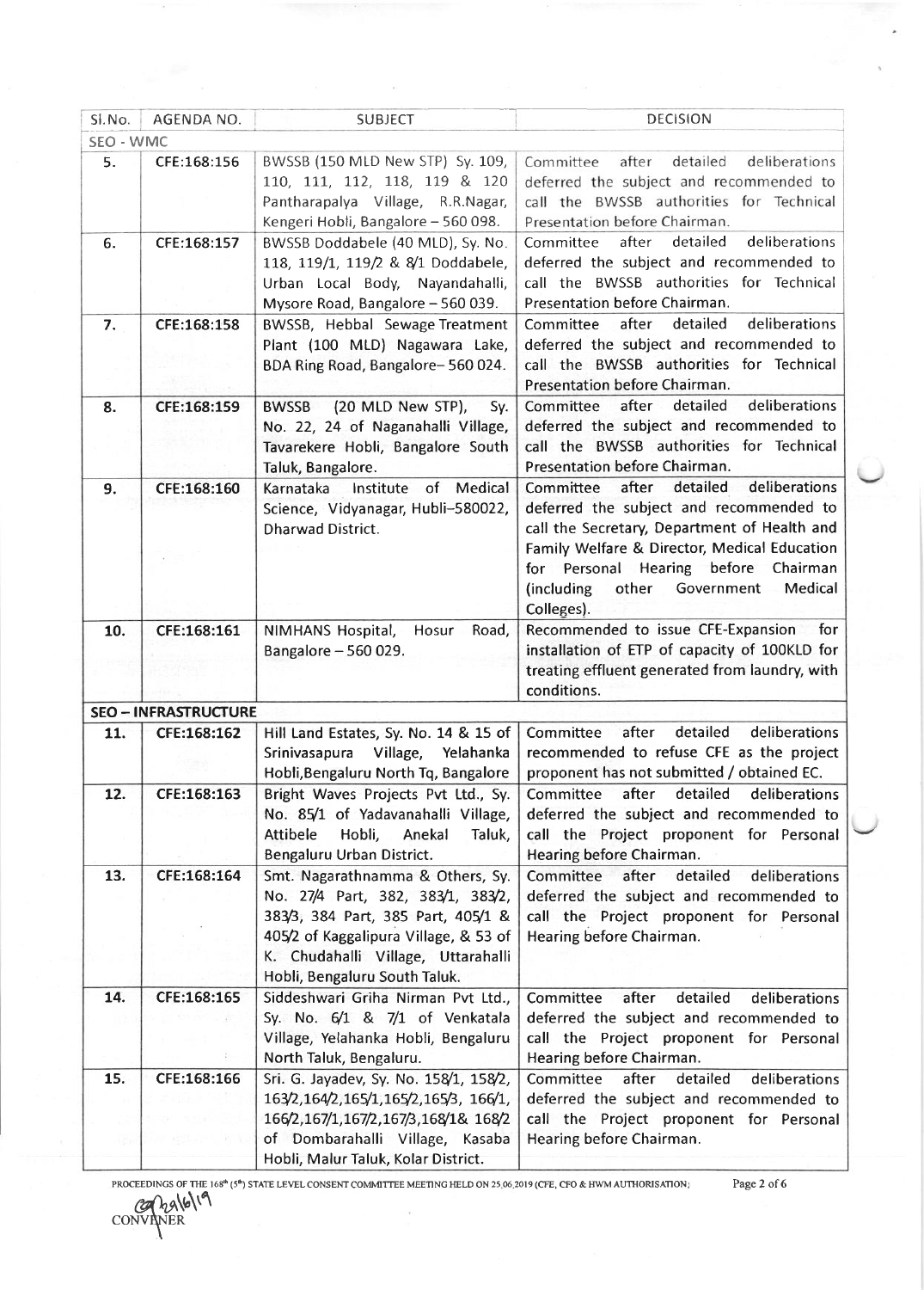| Sl.No. | AGENDA NO.        | <b>SUBJECT</b>                                                                                                                                                                                                                                                                                                                                                                                                                                                                                                                                                                                                                                                                                                | DECISION                                                                                                                                                                                                                                                                                                                                                    |
|--------|-------------------|---------------------------------------------------------------------------------------------------------------------------------------------------------------------------------------------------------------------------------------------------------------------------------------------------------------------------------------------------------------------------------------------------------------------------------------------------------------------------------------------------------------------------------------------------------------------------------------------------------------------------------------------------------------------------------------------------------------|-------------------------------------------------------------------------------------------------------------------------------------------------------------------------------------------------------------------------------------------------------------------------------------------------------------------------------------------------------------|
| 16.    | CFE:168:167       | Dr. D.Hemachandra Sagar and Dr.D.                                                                                                                                                                                                                                                                                                                                                                                                                                                                                                                                                                                                                                                                             | Committee<br>after<br>detailed<br>deliberations                                                                                                                                                                                                                                                                                                             |
|        |                   | Premachandra Sagar & Mahatma<br>Gandhi Vidya Peetha Trust, Sy. No.<br>75/1, 75/2, 75/3, 206 & 207 of<br>Devarakaggalahalli Village, Harohalli<br>Hobli, Kanakapura Taluk, Ramnagara<br>District.                                                                                                                                                                                                                                                                                                                                                                                                                                                                                                              | deferred the subject and recommended to<br>call the Project proponent for Personal<br>Hearing before Chairman.                                                                                                                                                                                                                                              |
| 17.    | CFE:168:168       | KNS Infrastructure Pvt Ltd., Sy. No.<br>12/1, 13/3, 13/15, 13/16, 13/6, 13/7,<br>13/9, 13/10, 13/11, 13/12, 13/17,<br>13/19, 13/20, 14/1, 14/2, 25/4, 27/1,<br>27/2, 27/3, 27/16, 27/18, 27/23, 27/19,<br>27/20, 27/21, 27/22, 27/24, 27/25,<br>27/26, 27/28, 27/40, 27/29, 27/30,<br>27/31, 27/33, 27/34, 27/35, 27/36,<br>27/37, 27/39, 27/41, 27/42,<br>27/43,<br>27/44, 27/45, 27/46,<br>27/47,<br>27/48,<br>27/49, 27/51, 27/52, 27/53, 27/54,<br>27/55, 27/56, 28/2, 28/3, 28/4, 28/9,<br>28/10, 28/11, 28/12, 28/13, 28/14,<br>28/16, 29/2A, 29/2B, 29/2C, 28/1,<br>28/5,<br>28/6,<br>28/7<br>&<br>28/8<br>of<br>Donnenahalli Village, Tavarekere<br>Hobli,<br>Bengaluru<br>South Taluk,<br>Bengaluru. | Recommended to issue CFE-Expansion for<br>development of residential sites<br>from 750<br>Nos to 838 Nos sites in 44 acres and 37 guntas<br>(additional land of area 04 acres and 23<br>guntas at Sy.No: 28/1, 28/5, 28/6, 28/7 & 28/8)<br>and enhancement of STP capacity from 405 to<br>455KLD with conditions as per the Zoning<br>Regulations of BMRDA. |
| 18.    | CFE:168:169       | Indiabuild Premises Pvt Ltd, Sy. No.<br>44/3, 45, 49/1, 49/2A, 50/1, 50/2, 51,<br>52, 53 & 54 of Kammasandra<br>Agrahara Village, Kasaba Hobli,<br>Anekal Tq, Bengaluru Urban District,<br>Bengaluru.                                                                                                                                                                                                                                                                                                                                                                                                                                                                                                         | Committee<br>after<br>detailed<br>deliberations<br>deferred the subject and obtain nature of nala<br>(whether primary, secondary or tertiary)<br>present near the project site, from competent<br>authority.                                                                                                                                                |
| 19.    | CFE:168:170       | Sumadhura Capitol Towers, Sy. No.<br>14 & 158, Khatha No. 2890 & 2891<br>of Pattandur Agrahara Village, K.R.<br>Puram Hobli, Bengaluru East Taluk,<br>Bengaluru.                                                                                                                                                                                                                                                                                                                                                                                                                                                                                                                                              | Recommended to issue CFE for commercial<br>building with built-up area 1,48,408.26sq.mtr<br>with conditions as per the Zoning Regulations<br>of the relevant Planning Authority and as per<br>EC.                                                                                                                                                           |
| 20.    | CFE:168:171       | Residential Layout of Purvankara<br>Limited, Sy. No. 36/1, 36/2, 37/1, 37/2,<br>37/3, 37/4, 37/5, 39/2, 40/1, 40/2A,<br>40/2B, 40/3, 40/4, 42/1, 43, 44/1,<br>44/2, 45, 48, 49, 50, 64 & 65 of<br>Kachanayakanahalli Village, Jigani<br>Hobli, Anekal Taluk, Bengaluru<br>Urban District.                                                                                                                                                                                                                                                                                                                                                                                                                     | Committee<br>after<br>detailed<br>deliberations<br>deferred the subject and recommended to<br>call the project proponent for Personal<br>Hearing before Chairman.                                                                                                                                                                                           |
|        | SEO - 17 CATEGORY |                                                                                                                                                                                                                                                                                                                                                                                                                                                                                                                                                                                                                                                                                                               |                                                                                                                                                                                                                                                                                                                                                             |
| 21.    | CFE:168:172       | R B Sugars Ltd, Sy.No: 75,76,81 & 82<br>of Sunkal Village, Lingasur<br>Tq,<br>Raichur District-584101.                                                                                                                                                                                                                                                                                                                                                                                                                                                                                                                                                                                                        | Committee<br>after<br>detailed<br>deliberations<br>deferred the subject and recommended to<br>call the unit authorities for Personal Hearing<br>before Chairman.                                                                                                                                                                                            |

PROCEEDINGS OF THE 168<sup>th</sup> (5<sup>th</sup>) STATE LEVEL CONSENT COMMITTEE MEETING HELD ON 25 06 2019 (CFE, CFO & HWM AUTHORISATION)<br>CONVENER<br>CONVENER  $\tau_1$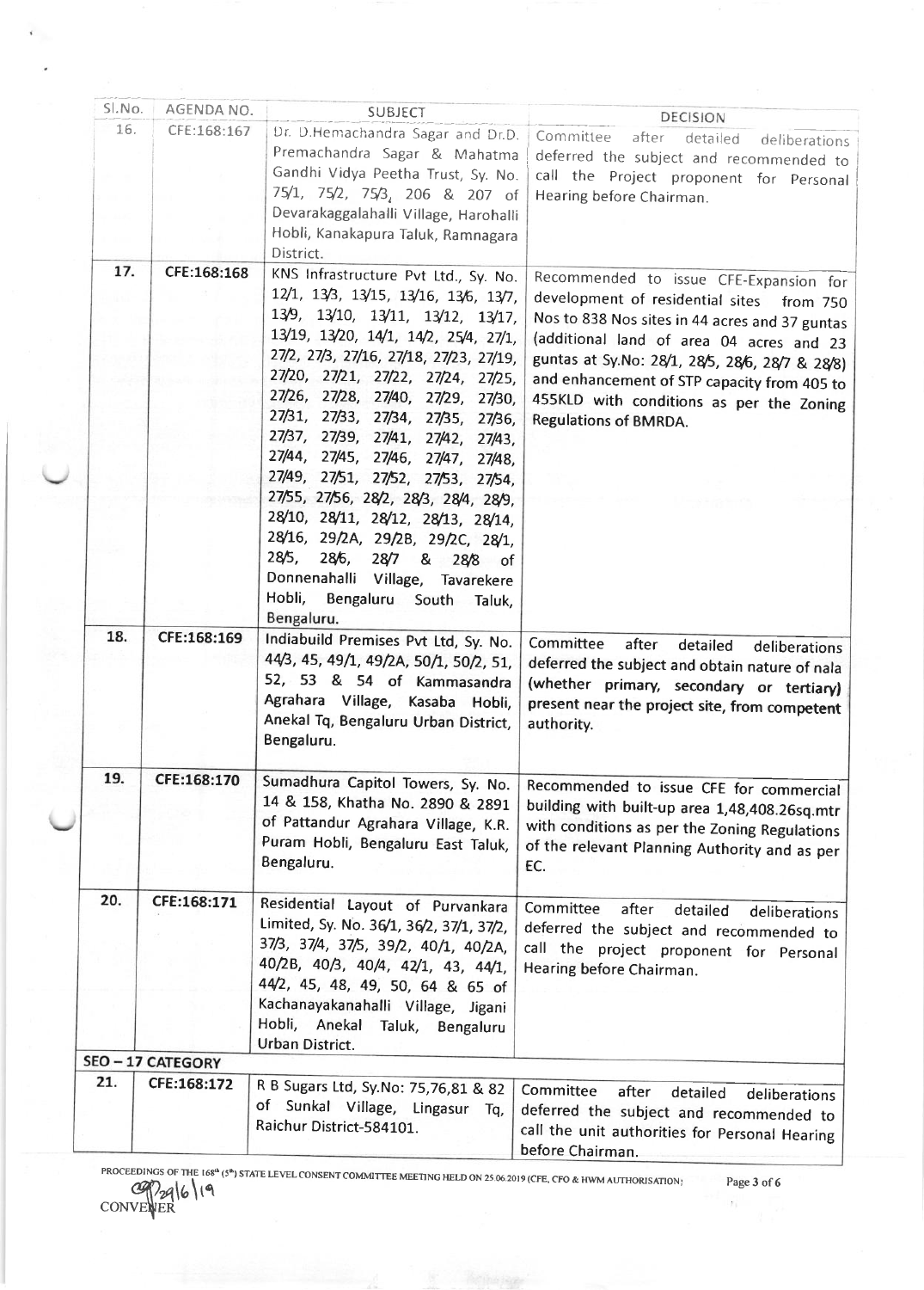| Sl.No.                      | AGENDA NO.                      | <b>SUBJECT</b>                                                                                                                                                                  | <b>DECISION</b>                                                                                                                                                                                                                                                    |
|-----------------------------|---------------------------------|---------------------------------------------------------------------------------------------------------------------------------------------------------------------------------|--------------------------------------------------------------------------------------------------------------------------------------------------------------------------------------------------------------------------------------------------------------------|
|                             | <b>IV.CFE REVIEW SUBJECTS:</b>  |                                                                                                                                                                                 |                                                                                                                                                                                                                                                                    |
|                             | SEO- NEIA, OTHER THAN BANGALORE |                                                                                                                                                                                 |                                                                                                                                                                                                                                                                    |
| 22.                         | CFE:168:173                     | Hindustan Coca-Cola Beverages Pvt.<br>Ltd. Plot No.32, Sy.No.1 to 4, 7 & 9,<br>Village,<br>Bidadi<br>Balaveeranahalli<br>Industrial Area, Bidadi, Ramanagara<br>District.       | Recommended to issue CFE-Expansion for<br>manufacturing aerated juices in the existing<br>aerated soft drinks line (total production of<br>aerated soft drinks and aerated juices not to<br>exceed 31,590KL/month) with conditions.                                |
| <b>SEO - INFRASTRUCTURE</b> |                                 |                                                                                                                                                                                 |                                                                                                                                                                                                                                                                    |
| 23.                         | CFE:168:174                     | Allam Infinite India Pvt Ltd., Sy. No.<br>53/1, 53/2, 54/1, 54/2, 54/3, 54/4 &<br>54/5 of Maragondanahalli Village,<br>Jigani Hobli, Anekal Taluk, Bengaluru<br>Urban District. | Recommended to issue CFE to construct<br>residential apartment with 2359 units with<br>built-up area 2,63,453.78 sq.mtrs and 3 STPs<br>of capacities 500KLD, 520KLD & 560KLD with<br>conditions as per the Zoning Regulations of<br>the Anekal Planning Authority. |

sdl-CHAIRMAN

sd/- MEMBER SECRETARY

COP3916119